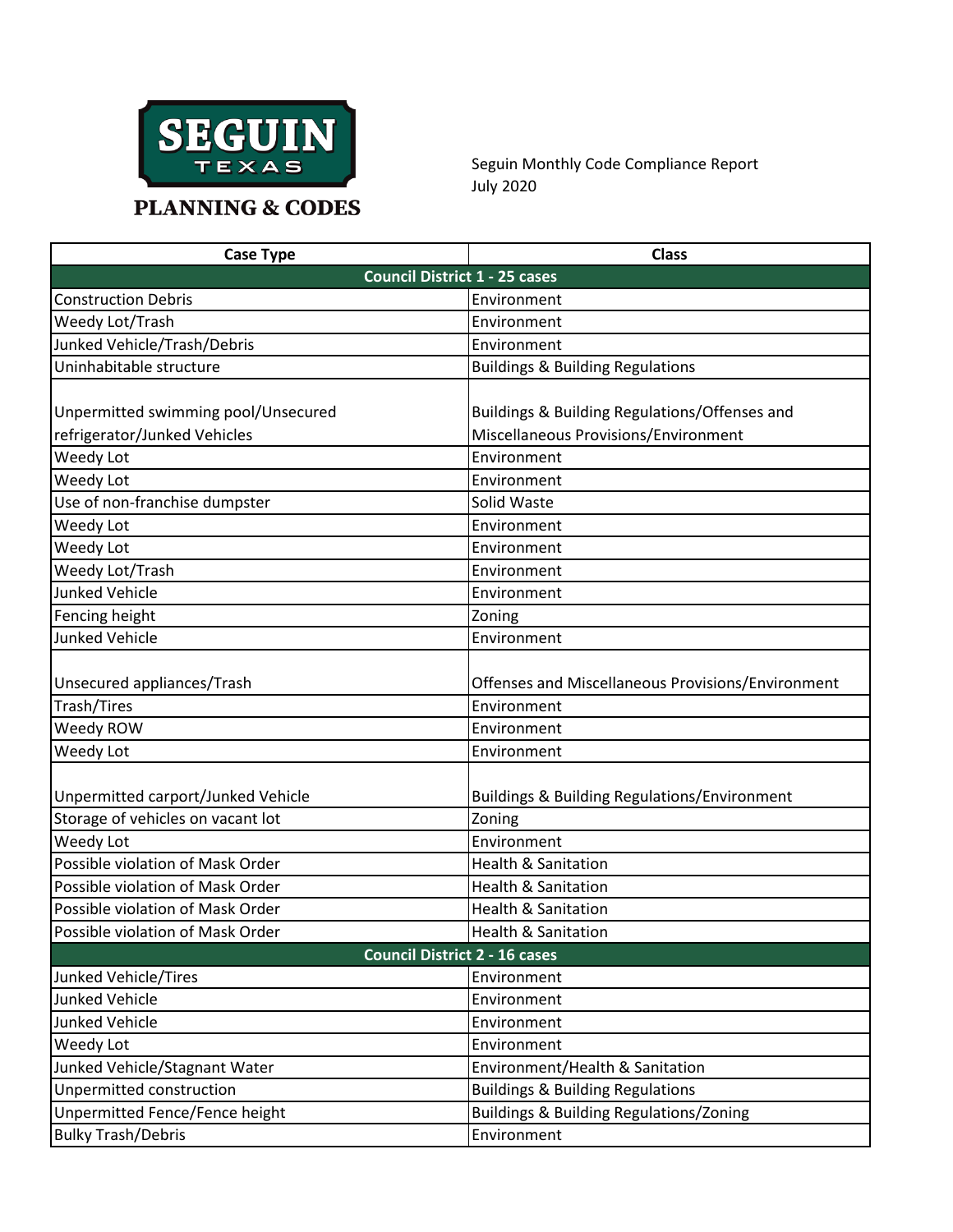| Weedy Lot                                     | Environment                                           |  |
|-----------------------------------------------|-------------------------------------------------------|--|
| Trash/Debris                                  | Environment                                           |  |
| Unsecured structure/Living w/o utilities      | <b>Buildings &amp; Building Regulations/Utilities</b> |  |
|                                               |                                                       |  |
| Trash/Junked Vehicles/Unsecured refrigerators | Environment/Offenses and Miscellaneous Provisions     |  |
| Weedy Lot/Trash                               | Environment                                           |  |
| Possible violation of Mask Order              | <b>Health &amp; Sanitation</b>                        |  |
| Weedy Lot                                     | Environment                                           |  |
| Weedy Lot                                     | Environment                                           |  |
| <b>Council District 3 - 17 cases</b>          |                                                       |  |
| Driving motor vehicle on Walnut Branch Trail  | <b>Parks and Recreation</b>                           |  |
| Driving motor vehicle on Walnut Branch Trail  | Parks and Recreation                                  |  |
| <b>Junked Vehicles</b>                        | Environment                                           |  |
| <b>Junked Vehicle</b>                         | Environment                                           |  |
| <b>Junked Vehicles</b>                        | Environment                                           |  |
| <b>Junked Vehicles</b>                        | Environment                                           |  |
| <b>Junked Vehicles</b>                        | Environment                                           |  |
| <b>Junked Vehicles</b>                        | Environment                                           |  |
| Weedy ROW                                     | Environment                                           |  |
| Weedy Lot                                     | Environment                                           |  |
| Trash/Debris                                  | Environment                                           |  |
| Weedy Lot                                     | Environment                                           |  |
| Unsecured structure                           | <b>Buildings &amp; Building Regulations</b>           |  |
| Trash/Debris                                  | Environment                                           |  |
| <b>Weedy Lots</b>                             | Environment                                           |  |
| Obstruction at Intersection                   | Streets, Sidewalks & Other Public Ways                |  |
| Weedy Lot                                     | Environment                                           |  |
| <b>Council District 4 - 10 cases</b>          |                                                       |  |
| Junked Vehicle/Trash/Debris                   | Environment                                           |  |
| <b>Bulky Trash (furniture)</b>                | Solid Waste                                           |  |
| Unsecured refrigerator                        | <b>Offenses and Miscellaneous Provisions</b>          |  |
| Living in an accessory structure              | <b>Buildings &amp; Building Regulations</b>           |  |
| <b>Unsecured Appliance</b>                    | <b>Offenses and Miscellaneous Provisions</b>          |  |
| Operating an auto repair in a R-1 zone        | Zoning                                                |  |
| <b>Junked Vehicle</b>                         | Environment                                           |  |
| Weedy Lot                                     | Environment                                           |  |
| Water leak/Trash dumpster lid open            | Health & Sanitation                                   |  |
| Permits                                       | <b>Buildings &amp; Building Regulations</b>           |  |
| <b>Council District 5 - 23 cases</b>          |                                                       |  |
| <b>Junked Vehicle</b>                         | Environment                                           |  |
| Trash/Debris                                  | Environment                                           |  |
| Trash/Debris                                  | Environment                                           |  |
| Weedy Lot                                     | Environment                                           |  |
| Fire damaged structure                        | <b>Buildings &amp; Building Regulations</b>           |  |
| Operating a business in a R-1 zone            | Zoning                                                |  |
| Weedy Alley                                   | Environment                                           |  |
| Weedy Alley                                   | Environment                                           |  |
|                                               |                                                       |  |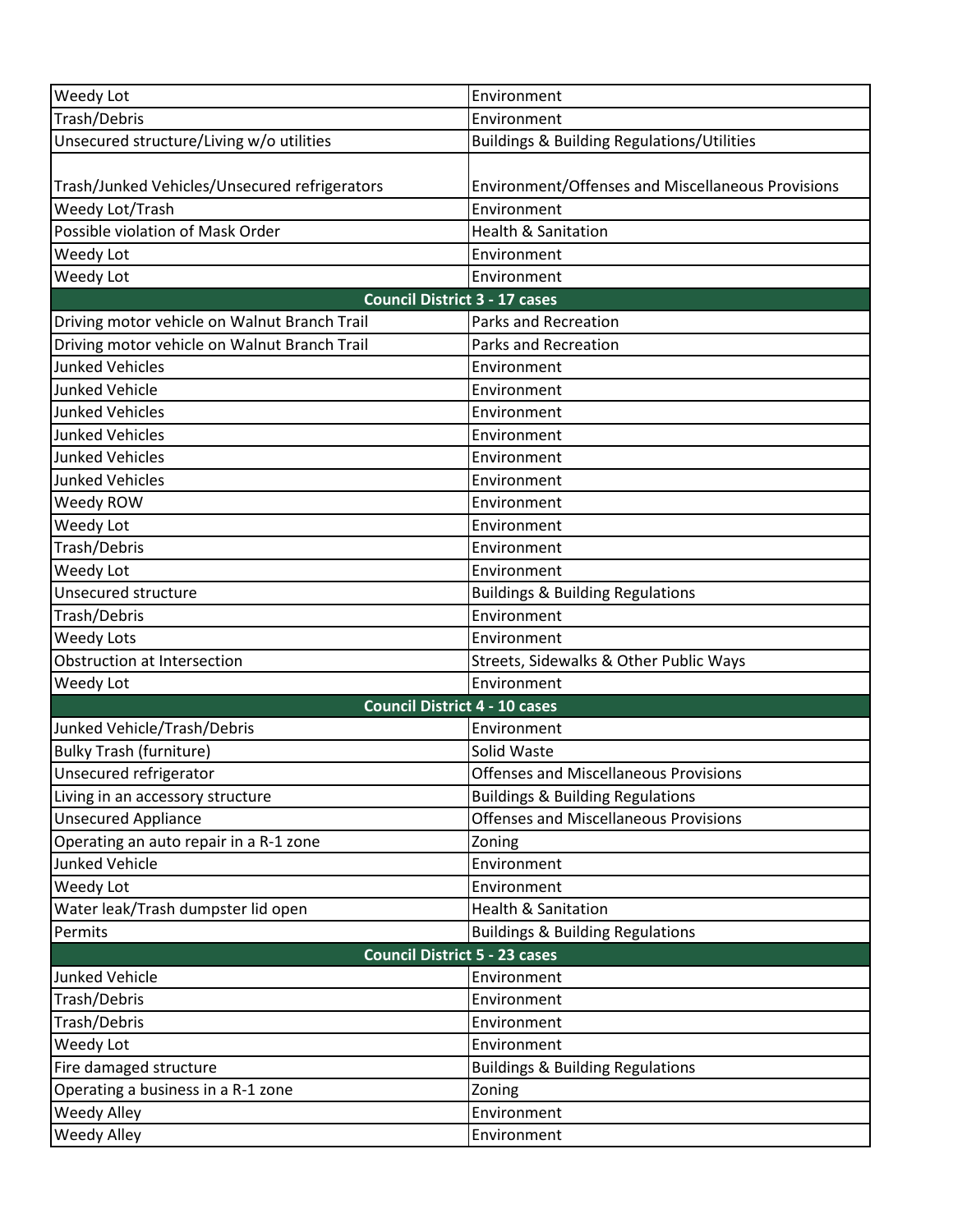| Weedy Alley                                            | Environment                                  |  |
|--------------------------------------------------------|----------------------------------------------|--|
| Weedy Alley                                            | Environment                                  |  |
| <b>Weedy Alley</b>                                     | Environment                                  |  |
| <b>Weedy Alley</b>                                     | Environment                                  |  |
| Low hanging limbs in ROW/Alley                         | Streets, Sidewalks & Other Public Ways       |  |
| Low hanging limbs in ROW/Alley                         | Streets, Sidewalks & Other Public Ways       |  |
| Low hanging limbs in ROW/Alley                         | Streets, Sidewalks & Other Public Ways       |  |
| Low hanging limbs in ROW/Alley                         | Streets, Sidewalks & Other Public Ways       |  |
| Low hanging limbs in ROW/Alley                         | Streets, Sidewalks & Other Public Ways       |  |
| Low hanging limbs in ROW/Alley                         | Streets, Sidewalks & Other Public Ways       |  |
| Trash                                                  | Environment                                  |  |
| Weedy Lot                                              | Environment                                  |  |
| Unsecured structure                                    | <b>Buildings &amp; Building Regulations</b>  |  |
|                                                        |                                              |  |
| Unsecured structure/Weedy Lot                          | Buildings & Building Regulations/Environment |  |
| Weedy Lot                                              | Environment                                  |  |
| <b>Council District 6 - 28 cases</b>                   |                                              |  |
| Weedy Lot                                              | Environment                                  |  |
| Weedy Lot                                              | Environment                                  |  |
| Weedy Lot                                              | Environment                                  |  |
| Weedy Lot                                              | Environment                                  |  |
| <b>Junked Vehicles</b>                                 | Environment                                  |  |
| Weedy Lot                                              | Environment                                  |  |
| Weedy Lot                                              | Environment                                  |  |
| Weedy Lot                                              | Environment                                  |  |
| <b>Junked Vehicles</b>                                 | Environment                                  |  |
| No garbage service                                     | Solid Waste                                  |  |
| Unpermitted swimming pool                              | <b>Buildings &amp; Building Regulations</b>  |  |
| Unpermitted structure                                  | <b>Buildings &amp; Building Regulations</b>  |  |
| Unpermitted structure                                  | <b>Buildings &amp; Building Regulations</b>  |  |
| Unpermitted swimming pool                              | <b>Buildings &amp; Building Regulations</b>  |  |
| Blowing grass clippings into street                    | Streets, Sidewalks & Other Public Ways       |  |
| Weedy Lot/Brush                                        | Environment                                  |  |
| Dumpster not in UDC Compliance                         | Zoning                                       |  |
| Weedy Lot                                              | Environment                                  |  |
| Weedy Lot/Trash/Brush                                  | Environment                                  |  |
|                                                        |                                              |  |
| Operating a business in a R-1/Unpermitted construction | Zoning/Buildings & Building Regulations      |  |
| No garbage service                                     | Solid Waste                                  |  |
| Weedy Lot                                              | Environment                                  |  |
| Weedy ROW                                              | Environment                                  |  |
| Weedy Lot                                              | Environment                                  |  |
| Weedy Lot                                              | Environment                                  |  |
| Weedy Lot                                              | Environment                                  |  |
| Weedy Lot                                              | Environment                                  |  |
| Weedy Lot                                              | Environment                                  |  |
| <b>Council District 7 - 15 cases</b>                   |                                              |  |